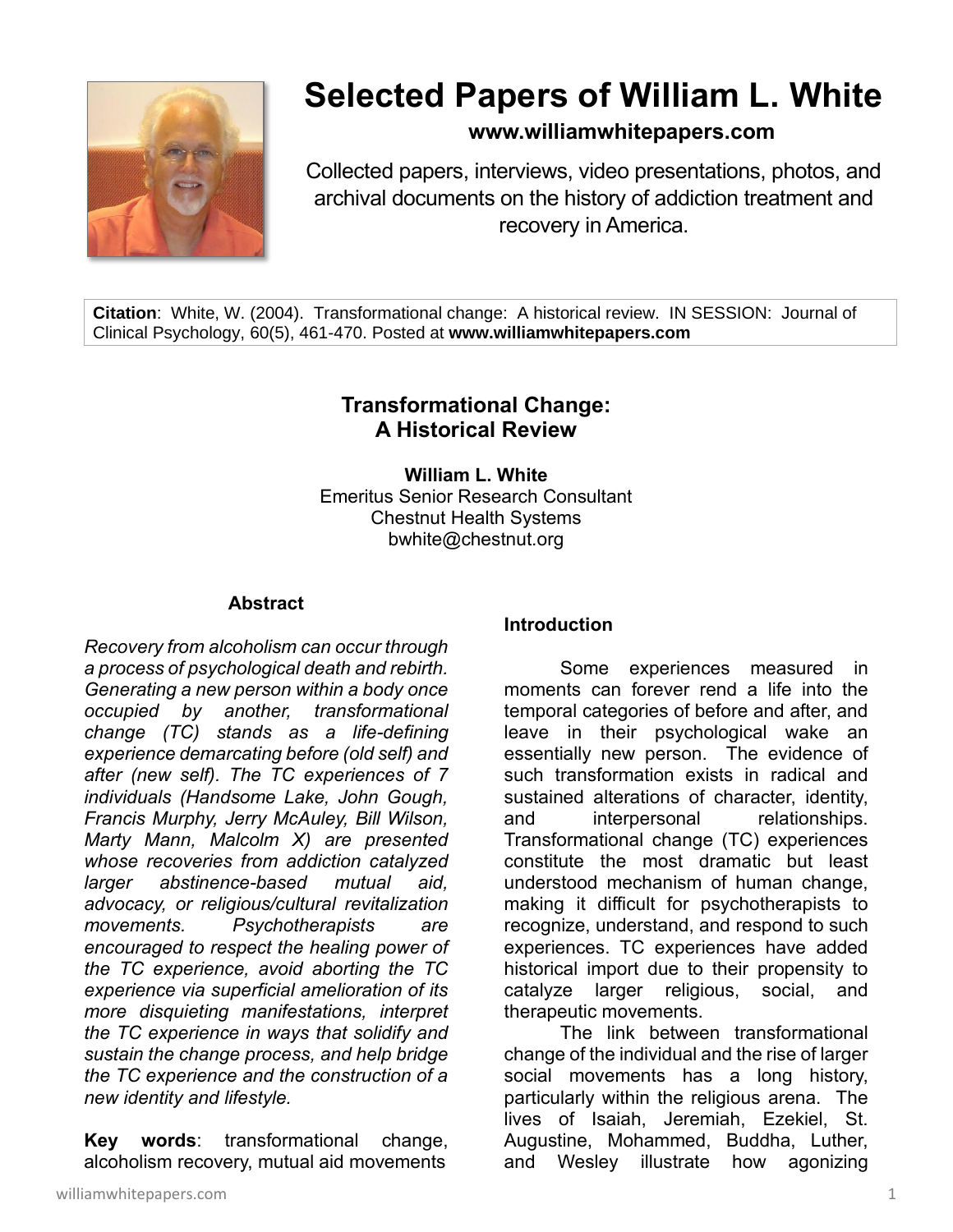personal conflict can be resolved through sudden, life-transforming, and historyshaping experiences. Of all such historical accounts, it is on the road from Jerusalem to Damascus where Saul of Tarsus, the orthodox Jew and Christian persecutor, is transformed into St. Paul, the Christian missionary, that one finds the core elements of the TC experience: a germinating personal crisis; a breakdown and breakthrough experience; and a radically and positively altered identity and life course.

# **Seven TC Examples**

Clinical interest in transformational change stems from its potential healing effects. The therapeutic power of the TC experience and the ability of such experiences to spawn therapeutic movements are vividly illustrated in the history of addiction recovery. In this article, I will analyze the TC experiences of seven individuals whose recoveries from addiction spawned larger mutual aid, advocacy or cultural revitalization movements. Individuals chosen met three criteria: 1) they suffered from severe and persistent alcohol or other drug-related problems; 2) they resolved these problems through a brief experience that was unplanned, and intense and whose effects were positive and enduring; and 3) they went on to lead an abstinence-based mutual aid, advocacy or religious/cultural revitalization movement. Our seven subjects are as follows.

 Handsome Lake (Ganioda'yo) (1735- 1815) was a Seneca Indian who suffered from years of drunkenness. He was thought to have died in 1799, but awoke during preparation for his burial announcing that the Great Spirit had visited him in his death and sent him back to life with a message for Indian people. For the next 16 years, he remained sober and promulgated what came to be known as the Code of Handsome Lake (Longhouse Religion). This religious and cultural revitalization movement, through its moral code and regular meetings ("circles"), created an effective cultural framework for alcoholism recovery that continues to be

practiced among some Native tribes today (Parker, 1913).

John Gough (1817-1886) lived a debauched life until a stranger, seeing Gough's drunken and forlorn state, stopped and befriended him on the street. The stranger's expressions of kindness and hope marked an emotional turning point in Gough's life. He signed the pledge and went on to become a leader of the Washingtonian movement of the early 1840s, bringing thousands into recovery through his charismatic speeches (more than 8,000 in America and Europe), personal consultations, and prolific correspondence (Gough, 1870).

Francis Murphy (1836-1907) was in jail for drunkenness in 1871 when a missionary's words touched his heart and led to his conversion and recovery. Murphy founded the Blue Ribbon Reform Club Movement that brought thousands of alcoholics into recovery throughout New England and the Midwest (Daniels, 1877).

Jerry McAuley (1839-1884), a notorious alcoholic within the criminal underworld of New York City, underwent a series of powerful conversion experiences during and following his incarceration in Sing Sing Prison. McAuley achieved sobriety, and in 1872 founded an institution (the Water Street Mission) that pioneered evangelical outreach to the drunkard and inspired the growth of urban rescue missions and rural inebriate colonies throughout the United States (Offord, 1885).

Bill Wilson (1895-1971) reached a point of desperation in 1934 while hospitalized for fourth time for alcohol detoxification. After he cried, "If there is a God, let Him show Himself!" the room became ablaze with light and Wilson was overwhelmed by a Presence and a vision of being at the summit of a mountain where a spirit wind blew through him, leaving the thought, "You are a free man." Wilson never took another drink and went on to co-found Alcoholics Anonymous, a mutual aid society whose worldwide membership now exceeds two million. (Alcoholics Anonymous, 1984).

Marty Mann (1904-1980) was undergoing treatment for alcoholism when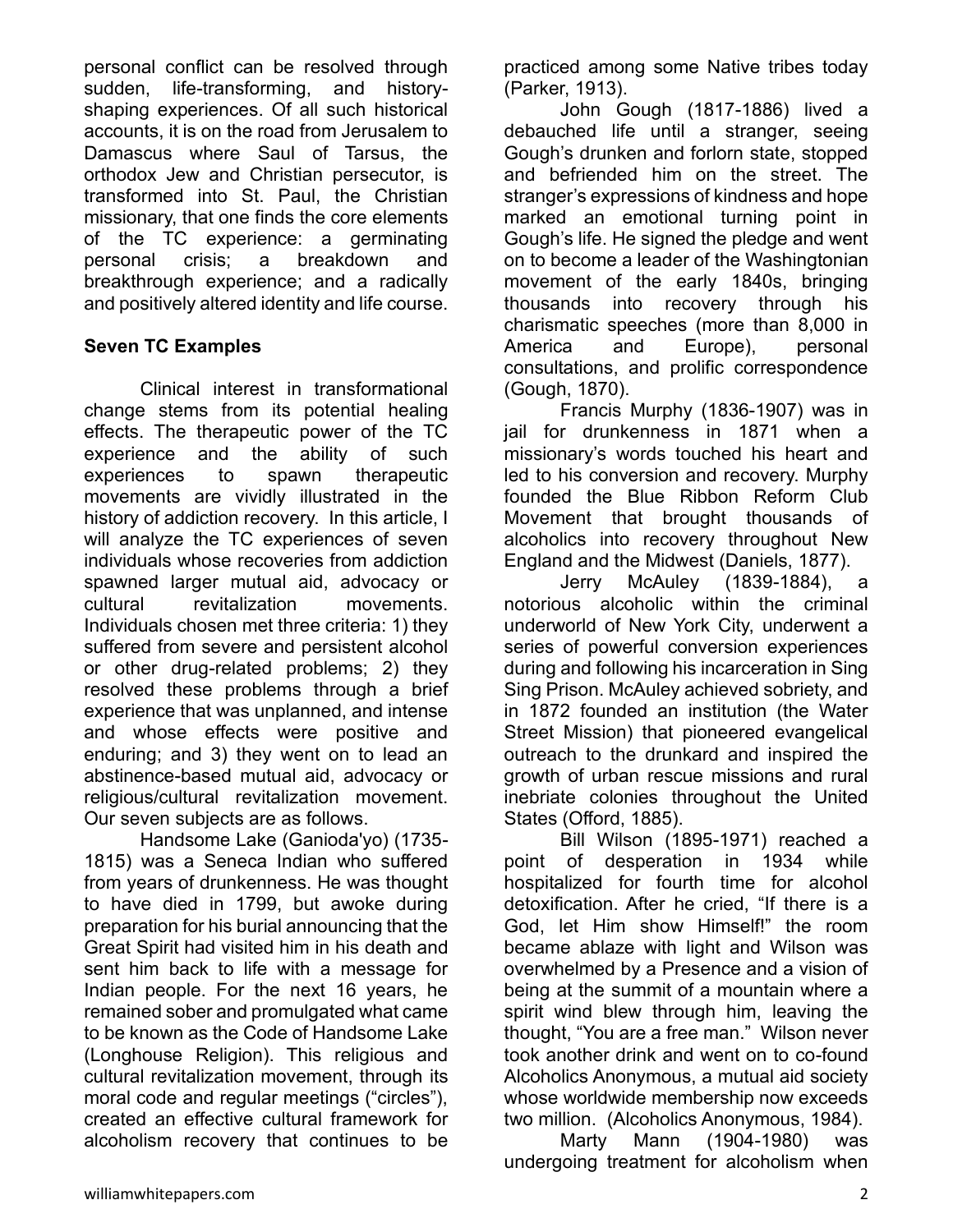an incident occurred that enraged her. While in this state, her eyes fell upon an opened pre-publication copy of the book, Alcoholics Anonymous, where she saw the words "We cannot live with anger." The next thing Mann recalls is being on her knees crying and praying. She arose knowing she was a different person, that she was "totally and completely free." She became the first women to successfully recover within Alcoholics Anonymous, and, in 1944, founded the National Committee for Education on Alcoholism. Mann became a central figure in the modern alcoholism movement and one of America's most successful public health reformers (Brown & Brown, 2001).

Malcolm X (1925-1965) was an addicted street hustler who, following his religious conversion, became the driving force behind the dramatic growth of the Nation of Islam during the 1950s and early 1960s. His transforming moment occurred in a prison cell via a vision of W. D. Fard, the deceased messiah of the Nation of Islam. Through the example and influence of Malcolm X, the Nation of Islam became a cultural pathway of addiction recovery for many African-American men (Malcolm X & Haley, 1964; Myers, 1993).

A considerable body of literature helps analyze the experiences of these seven individuals and explore their clinical significance. This literature includes published accounts of their lives as well as the early psychological studies of religious conversion by Edwin Starbuck and William James; the studies by Harold Begbie and Harriet Monroe of "twice-born men" (the conversion of alcoholics in rescue missions); Harry Tiebout's psychiatric studies on the role of surrender in recovery from alcoholism, and the more contemporary studies of James Loder and William Miller and Janet C'de Baca.

# **Characteristics of TC Individuals**

Do those who recover from addiction through a TC experience differ from those whose recoveries are marked by more typical, incremental processes of change?

Might the TC experience simply be a leap into health by individuals with low problem severity, high recovery resources, and a preexisting affinity for spiritual or religious experience? This latter question has not been definitively answered within the research on transformational change, but no such pattern exists in our sample. Prior to their TC experience, accounts of these seven lives are filled with reports of acute withdrawal, delirium tremens, fear of insanity, occupational instability, institutionalization, family alienation, and social ostracism. Pledges of abstinence by our subjects were repeatedly broken, and all prior professional interventions had failed. Wilson and Mann had more than 10 alcoholrelated treatments between them. Three of the seven cases had criminal histories ranging from murder (Murphy) and highway robbery (McAuley) to drug dealing, pandering, and burglary (Malcolm X). As a group, they were mostly self-proclaimed atheists, with one (Malcolm X) so hostile towards religion that he was referred to as "Satan" by his fellow prison inmates. None of the seven individuals profiled would have been judged a likely candidate to achieve prolonged sobriety or to become the leader of a history-shaping social movement.

#### **The Context of Transformational Change**

The TC experience is so intensely personal that the larger contexts in which these experiences unfold can be easily overlooked. The personal unrest of our subjects was mirrored by great social unrest within their cultural environments. Handsome Lake experienced his crisis of change at a time when Native tribes were under physical and cultural assault. The collapse of the stock market and the Great Depression sorely tested the "I am the master of my fate" mantra of Bill Wilson's generation. Malcolm X's transformation unfolded during the rise of black consciousness and the birth of the civil rights movement. TC experiences often occur within a larger context of political, economic, or social unrest when traditional ideas and sources of support are collapsing.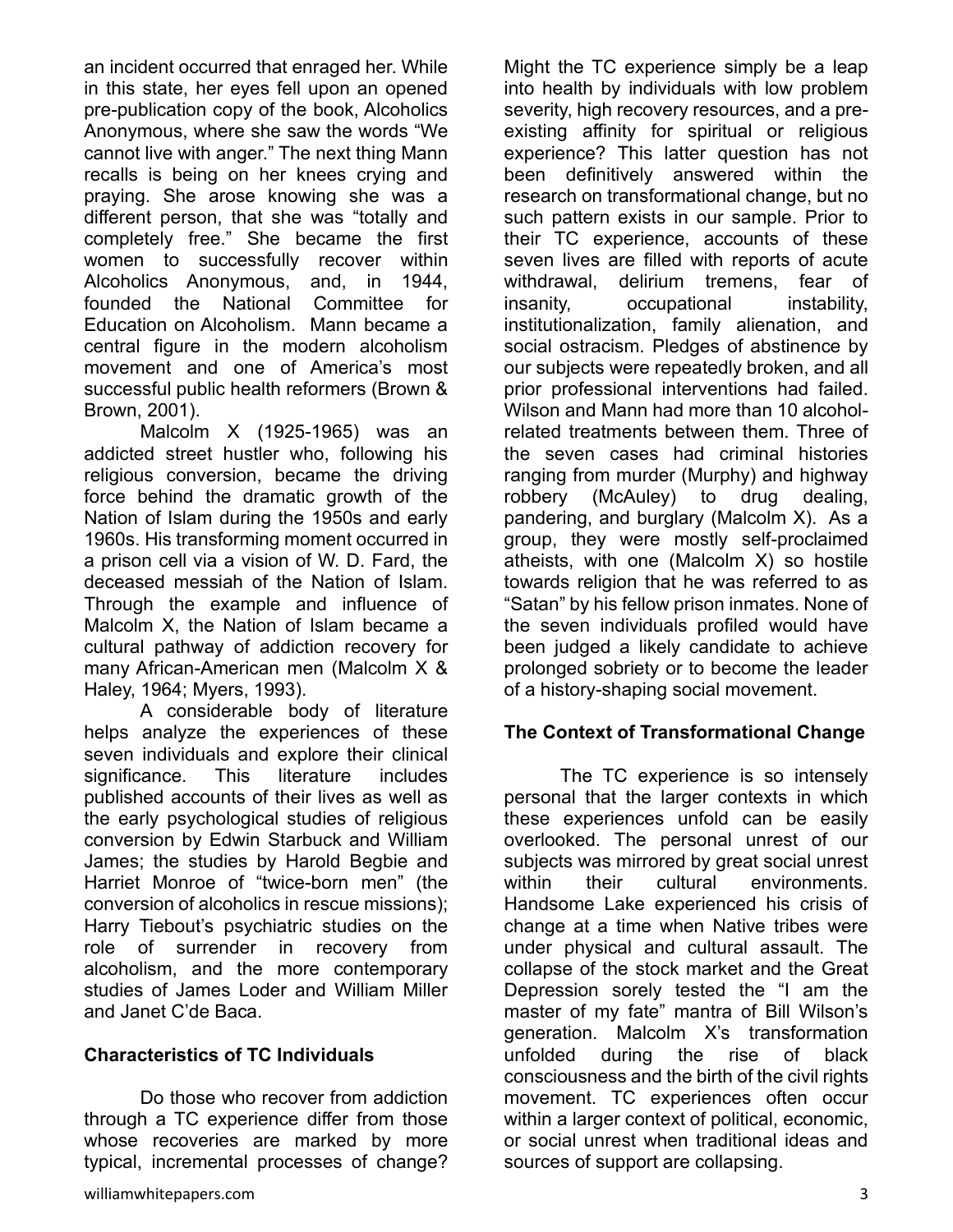The developmental timing of the recovery-inducing TC experience varies widely, but seems to differ from that of most religious conversions. Starbuck (1901), in his classic study of religious conversion, noted that such experiences most often occur between early and mid-adolescence and only rarely occur after age 20. In contrast, the seven TC experiences noted here occurred much later in life, ranging from age 25 (Gough) to 64 (Handsome Lake). There is a potentially significant confluence of location: isolation-induced introspection seems a common pre-condition for the TC experience. Five of our seven cases underwent their breakthrough experience while institutionalized—three in a jail cell (Murphy, McAuley, and Malcolm X), and two while alone in a hospital or sanatoria (Wilson and Mann).

### **Types and Characteristics of Transformational Change**

There have been many efforts to catalogue religious and secular varieties of TC experiences. Starbuck and James noted two types: a volitional type in which the change is gradual and consciously directed, and a self-surrender type which is rapidly climactic and whose direction seems to come from outside the self. Miller and C'de Baca (2001) also found two types: an insightful type (breakthrough of internal awareness) and a mystical type (sense of being acting upon by an outside force). Of the seven individuals profiled, Gough's TC experience is the most distinctly secular and closest to the insightful form of TC experience.

It has yet to be determined whether the TC experience is a "rapidization of change" (Oates, 1978) or is a qualitatively different process. Bill Wilson (1988) argued that his experience was just the extreme condensation of the endless small steps more typically taken by AA members who successfully recovery from alcoholism. Others, such as Malcolm X, rarely spoke of their TC experience, perhaps in an effort to minimize the differences between themselves and their followers.

TC experiences suggest five distinct characteristics. First, the TC experience is sudden, unplanned, and unanticipated. The subject is more a recipient of the experience than an initiator or director of it. This does not mean that the subject is a complete bystander of the TC experience. Pasquier (1978) described a point in the TC experience in which the subject is free to retreat from the experience or move forward through the experience. This movement through resistance into a letting go and embrace of the TC experience has been characterized as a "passage" or "surrender."

Second, TC experiences are extremely vivid, allowing TC individuals to recount their experiences in extreme detail. Some of the more vivid dimensions include:

- desperate entreaties for help (Wilson's plea, "If there be a God, let him show Himself!") (AA, 1984, p. 121)
- death-like trances and rebirths (Handsome Lake's death and awakening),
- rooms lighting up (Murphy, McAuley and Wilson)
- vivid smells (McAuley's report of the fragrance of sweet flowers)
- felt presence of spiritual beings (Wilson's awed proclamation, "This must be the great reality. The God of the preachers.") (AA, 1984, p. 121)
- visions and spiritual encounters (Handsome Lake, Malcolm X)
- voices (McAuley hearing, "My son, thy sins, which are many, are forgiven."(Offord, 1885, p. 19)
- rapid heartbeat, profuse sweating, weeping (McAuley, Mann)
- profound breakthroughs of awareness and understanding
- a flooding sense of love, hope and wellbeing (Gough and Wilson)
- a sense of newness, joy, ecstasy and release (Wilson's experience of the words, "You are a free man"; Mann's recognition that she was "totally and completely free!" )
- physical touch (McAuley's report: "…in the very height of my distress, it seemed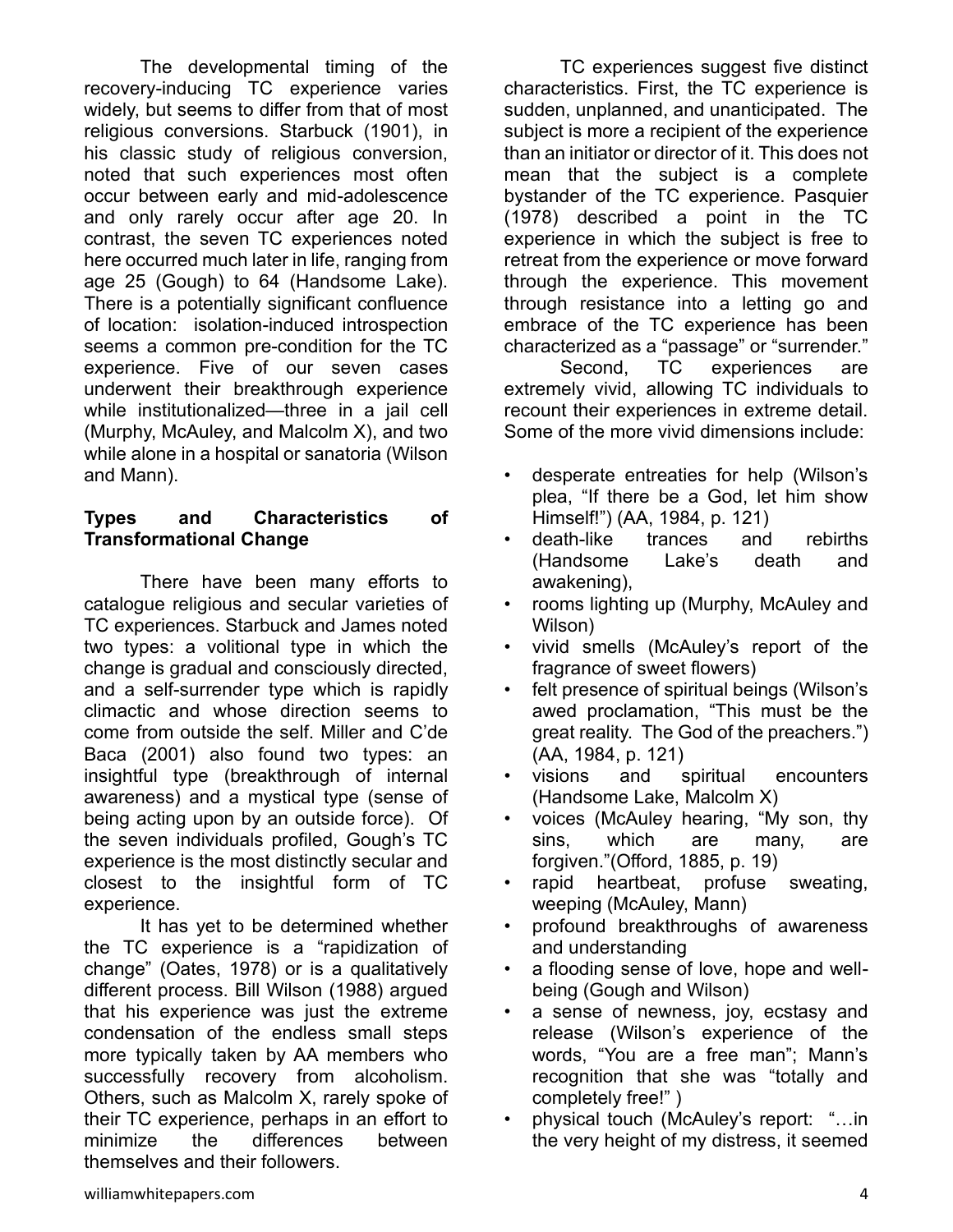as if a hand was laid upon my head...") (Offord, 1885, p. 19)

- physical prostration (near-universal reports of being literally brought to one's knees)
- extreme disorientation (McAuley: "I did not know if I was living or not...") (Offord, 1885, p. 19).

Third, the effects of TC are comprehensive. In his 1909 study of conversion-induced recovery from alcoholism, Begbie (1909) emphasized that these conversions represented not a change in behavior (the absence of drinking) but a revolution in character. The change experiences noted in our case studies reflect more than changes of appearance or habits of living; they involve profound change in the very architecture of personal identity. The obliteration of longstanding and excessive appetites for intoxicants is a side effect rather than the essence of the TC experience. This change is so total that the TC experience across time and cultural traditions has been marked by a three-part personal narrative: who I was, what happened, and who I am today.

Studies of TC experiences do note the potential for partial or incomplete transformations. Tiebout (1953) observed that some alcoholics experience only a transient or intellectual experience of surrender that removes (sometimes forever) the consumption of alcohol, but leaves in its wake a distinctly immature person whose personality defects continue unchecked. Tiebout distinguished this skin-deep compliance from the deeply internal experience of surrender. In Tiebout's view, the former produces a "selective surrender" to alcohol but not a broader surrender to life.

Fourth, the changes elicited by the TC experience are positive. This is such a prominent feature of the TC experience that some investigators (Miller and C'de Baca, 2001) have incorporated this dimension of positiveness into the very definition of TC. While the positive fruits of TC are clear in our seven cases, other investigators have cautioned that this is not always the case.

Salzman (1954), for example, notes that the TC experience may be either progressive (maturational) or regressive (psychopathological). The former is characterized by honesty, humility, tolerance, generosity; the latter by rigidity of belief, zealous proselytizing, intolerance or hatred of infidels, and propensity for aggression and martyrdom.

Fifth, the TC experience, while brief, is enduring in its effects. Most of the cases had a single TC experience that lasted from a few minutes to several hours. Others had a series of TC experiences, each more intense than the one that preceded it. Handsome Lake, Wilson and Mann typify the single, unforgettable TC experience, while Gough and McAuley typify those who report multiple conversions and re-commitments. In terms of the ability of the TC experience to suppress drinking, five of the eight of the individuals profiled never drank again after their TC experience. Gough and McAuley experienced several early relapses before achieving permanent sobriety, and Mann experienced three brief relapses in 1939- 1940 and one brief relapse two decades later. Where relapse did occur, it was more a brief fluctuation of commitment rather than a permanent abandonment of faith or a reversal of the changes of character that were the product of the TC experience.

# **Stages of Transformational Change**

In spite of their unintentionality and suddenness, TC experiences are built upon a personal history and often constitute a critical detonation point of past experience (Loder, 1989). The process of moving toward this detonation point has been characterized by James (1902/1985) as one of "organic ripening." Clark (1958) described three stages of the entire process: unrest and conflict (feelings of unworthiness, shame and incompleteness); the "conversion crisis" (sudden breakthrough of illumination); and a sense of "peace, release and inner harmony." Loder (1989) noted five similar stages in what he called the "logic of transformation": conflict (a dissonance in the soul); interlude for scanning (search for a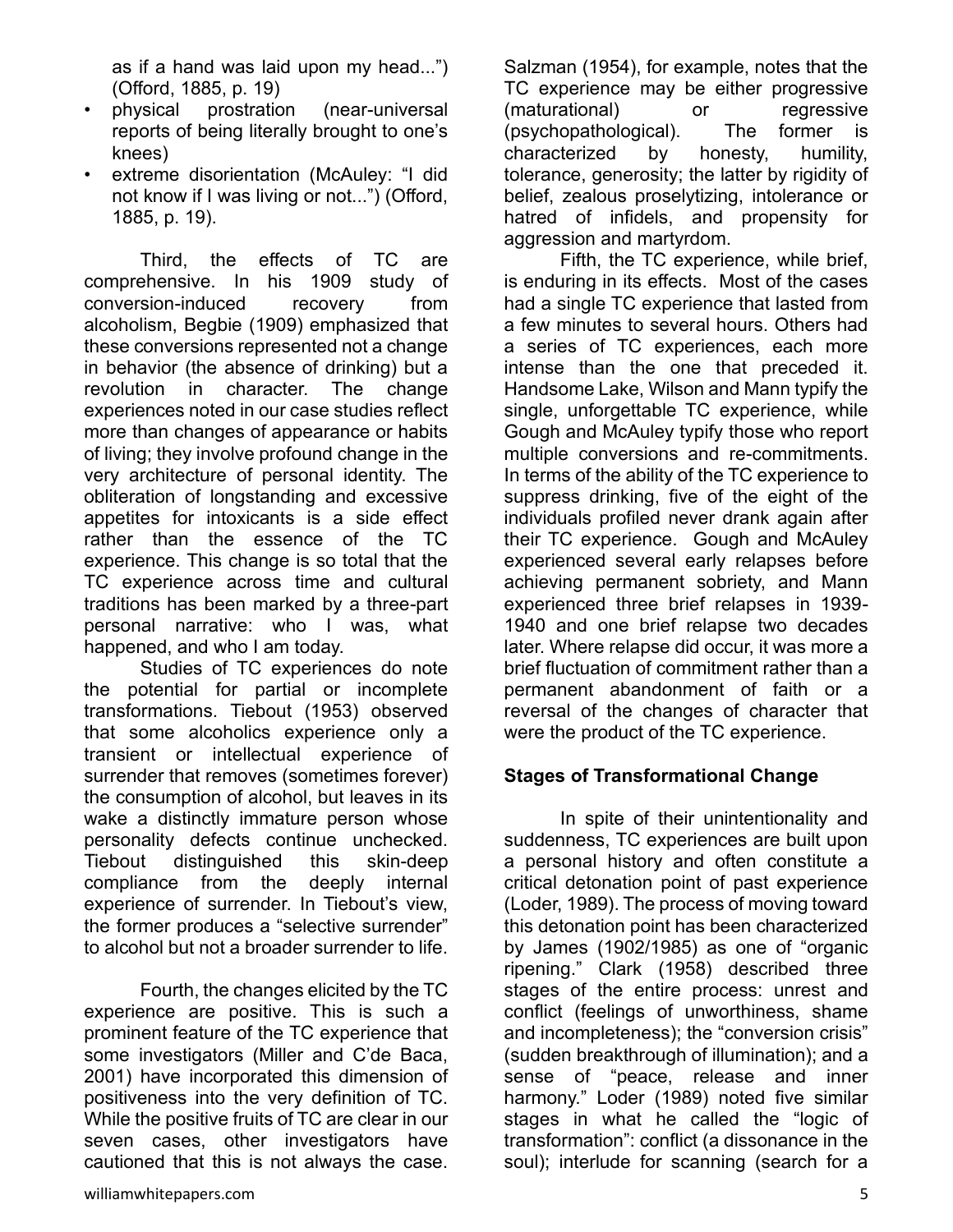resolution); intuitive insight (breakthrough experience of truth); release and openness for new patterns of thinking and being; and interpretation and verification (experience is filtered through significant others for validation). Both models closely reflect the TC experiences under investigation.

The seven cases detailed here share five elements: 1) a period of isolation and traumatic discontent, 2) exposure to a message/messenger of hope, 3) a breakthrough experience, 4) validation of the experience, and 5) entrance into a community of shared experience.

Isolation and Traumatic Discontent. The problems of our subjects worsened prior to their TC experiences, and their psychological defenses became exaggerated, perhaps in an effort to sustain their historical identity and head off the coming crisis. Estranged from family and friends, they found themselves without an avenue of escape. Murphy's oldest friend not only failed to bail him out of jail, but also recommended that he be locked up. Wilson overheard his wife and doctor discussing the potential need for his legal commitment. In this period of heightened introspection, our subjects found themselves experiencing the germinating emotions of the TC experience: imperfection, sinfulness, wretchedness, incompleteness, restlessness, fear, estrangement, depression, and desperation (Starbuck, 1901).

In the absence of defensive filters and distortions, the idealized self was shattered and the degradation of the real self was revealed in its loathsome details. Wilson described his deep depression at this moment as a "terrifying darkness" and an "agony of the spirit" (AA, 1984, p. 120). Such acute emotional pain typified Begbie's (1909, p. 54) descriptions of the conversion crisis of the alcoholic: "A wave of shame swept over him; he came out of his vision with this sense of horror and shame drenching his thought. For the first time in all his life he was stunned be realization of his degradation and infamy. He knew himself." This initial stage of the TC experience has a destructive dimension involving the collapse of the former self and its defensive armor.

Exposure to a Message/Messenger of Hope. During these darkest hours, our subjects were provided through word or relationship a hope that their stained identities could be cleansed. This hope came from varied sources: the words of the Great Spirit to Handsome Lake, the kindness of a befriending stranger to Gough, the encouragement of a converted prize fighter to McAuley, the visit of Captain Cyrus Sturdevant to Murphy's jail cell, Ebby T.'s visit to Bill W., Dr. Tiebout's gift of a copy of Alcoholics Anonymous to Marty Mann, and letters from his brother Reginald to Malcolm X. Each of our subjects encountered a messenger and a message of hope.

A Breakthrough Experience. The core elements of the experience of transformational change seem remarkably consistent across time and culture. These elements include the experiences of surrender, confession, forgiveness, awe, connectedness, ecstasy, release, newness, and tranquility. There is a perception of truth, a reconciliation of conflicting ideas and emotions, and a new sense of order and beauty so complete as to form a passage from one identity to another.

Validation of the Experience. To state that the TC experience is vivid and permanent does not mean that the experience is accepted without question. Most such experiences require interpretation and validation. Two incidents vividly portray the importance of such validation. Bill Wilson and Marty Mann questioned the genuineness of their TC experiences. Both shared the details of their TC experience with their physicians—William Silkworth and Harry Tiebout, respectively—and pointedly asked if they were losing their minds. Silkworth and Tiebout labeled the experiences in spiritual rather than medical terms and encouraged their patients to "hang on" to this experience. Wilson received further validation when he found his experience described in William James' Varieties of Religious Experience and by the expressed confidence of his wife ("From that moment on, I shared his confidence in the future.") (AA, 1984, p. 125).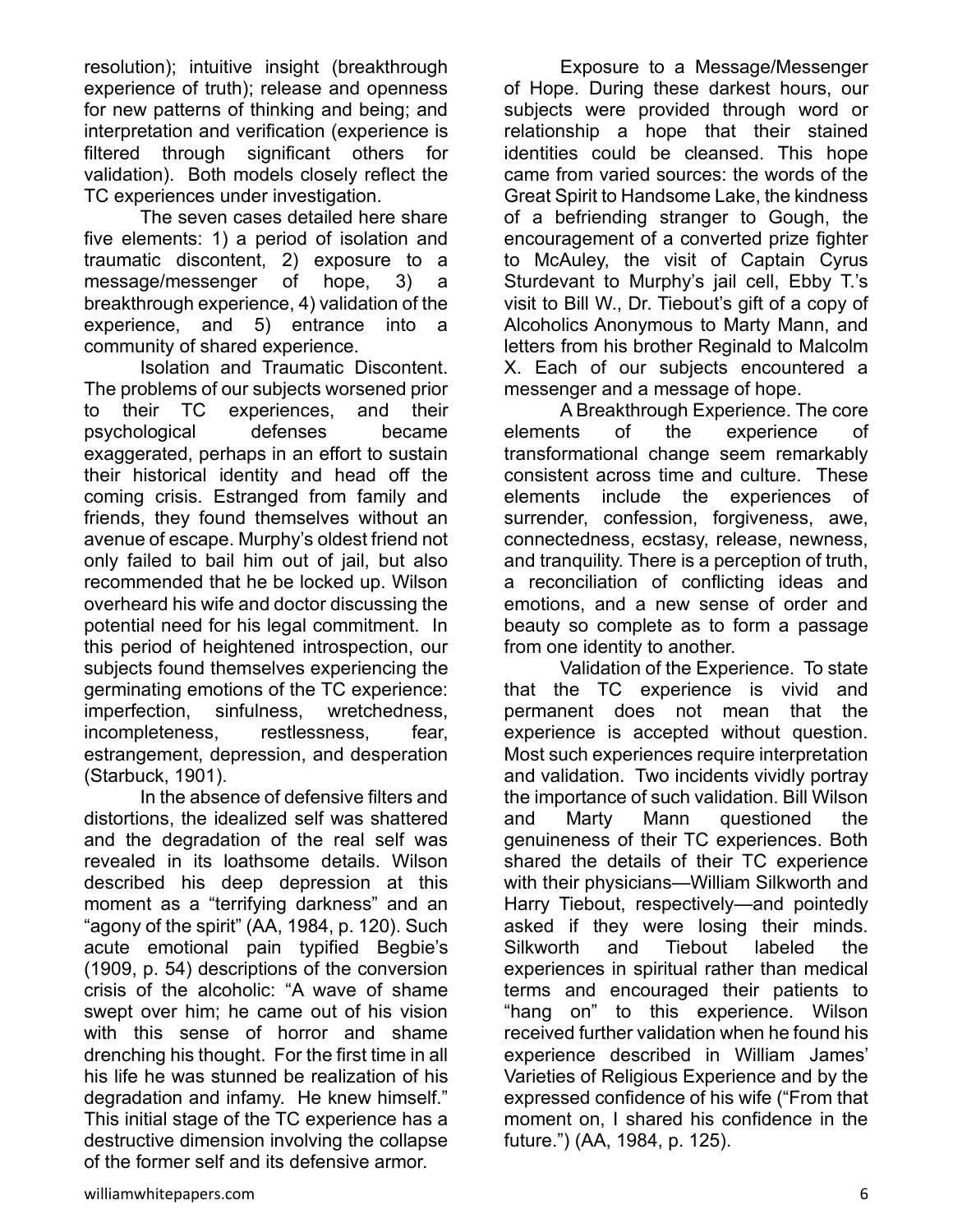Entrance into a Community of Shared Experience. Loder (1989) observed that the "convictional experience" is incomplete until there is a social context within which it can be validated and sustained among those who have shared the experience. Efforts to create or to enter into a community of shared experience were clearly evident in our case studies. This need to share "experience, strength and hope" constitutes the bridge through which the highly personal TC experience shifts to the communal and the historical, moving across generational, geographical, religious and cultural boundaries.

#### **TC and Therapeutic Social Movements**

There is often within the TC experience an intense need to "testify" and offer "witness" about one's experience and new understandings. This serves multiple needs: it provides a way to relive, sustain and celebrate the experience; it reaffirms the behavioral commitments that came out of the experience; and it provides a vehicle to reach out to others. The zeal with which our protagonists promoted their new beliefs was intense and sustained. All seven of the individuals spent the remainder of their lives promoting the new values that grew out of their TC experiences. Of the seven people we profiled, two (Gough and Murphy) left an extensive body of reflections but no codified map for change, two left oral teachings that were later codified by their followers (Handsome Lake, McAuley), and three detailed the active ingredients of their therapeutic/activist programs. The latter include Wilson's Twelve Steps of Alcoholics Anonymous, Mann's five kinetic ideas of the National Committee for Education on Alcoholism, and the Nation of Islam's sixpoint process for addiction recovery.

What these codified experiences shared in common was a rationale for abstinence from alcohol and other drugs, a framework of sustained mutual support, a moral code of living that defined sobriety as more than the absence of drinking, and a call to reach out to other lost souls. The service ethic is present throughout, from the

Washingtonian mantra, "You've been saved, now save another" to what Malcolm X referred to as "fishing for the dead" (Myers, 1993, p. 82).

There are distinct differences in the teachings of Handsome Lake and Malcom X when compared to the teachings of other TC individuals, with the former more focused on communal than individual experience. All were preoccupied with power and control but found different answers to how these issues related to sobriety. Gough, Murphy, McAuley, Wilson and Mann saw their salvation rooted in the abdication of power–in the act of surrender. In contrast, Handsome Lake and Malcolm X portrayed alcohol and other drugs as poisons that robbed their communities of life and vitality. They called for the assertion of power to expel these poisons and to tap cultural roots to purge the shame and selfhatred that rendered such poisons a welcomed balm.

# **Clinical Implications**

With full awareness that TC experiences that trigger larger social movements may not be representative of the broader pool of such experiences, I would offer five concluding recommendations for the clinical practitioner.

1. Sacred and secular varieties of transformational change represent legitimate ways in which individuals can profoundly, positively, and permanently redefine their personal identities and interpersonal relationships. These experiences offer evidence that the trajectory of the most incorrigible lives can be fundamentally altered.

2. The therapist can set the stage for TC by creating a psychological sanctuary conducive to self-evaluation, encouraging periods of isolation, and heightening dissonance between the idealized and real self.

3. When intervening with an individual who may be in the midst of a TC experience, great care should be taken in prematurely aborting this experience via interventions aimed at alleviating its discomforting aspects. As William James (1902/1985, p.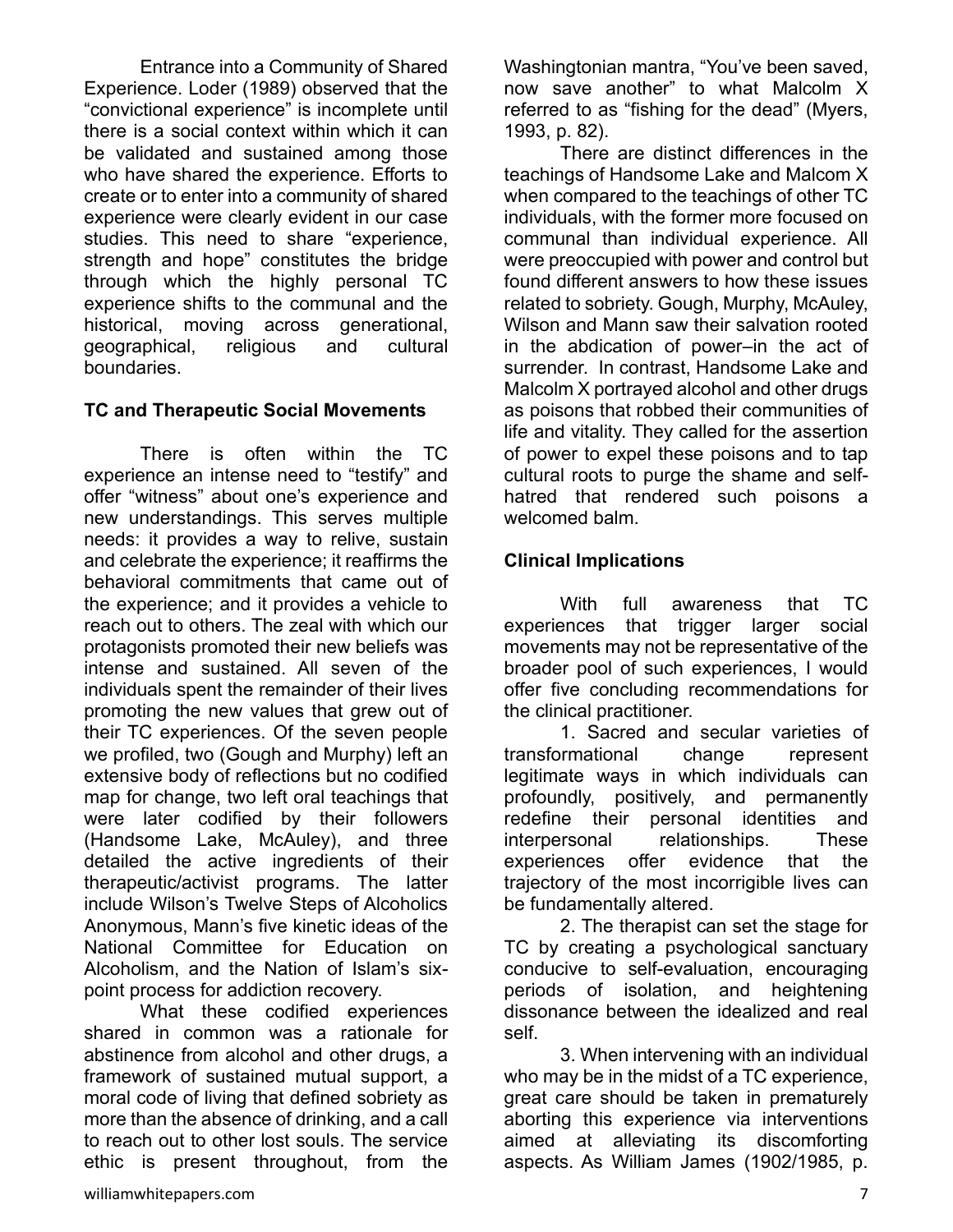187) noted, "When the new centre of personal energy has been subconsciously incubated so long as to be just ready to open into flower, 'hands off' is the only word for us, it must burst forth unaided!" The TC experience has its own momentum and direction that should not be altered.

4. Psychotherapists can validate and interpret TC experiences in ways that solidify and sustain the change process. It is best to avoid framing visions and messianic callings in terms of psychopathology (e.g., hallucinations, delusions) until the sources and fruits of such experiences are clear. As these case studies indicate, symptoms of acute psychopathology can also signal a process of positive self-transformation and the beginnings of a movement that could touch hundreds of thousands of lives. It gives one pause to think that if William Silkworth had interpreted Bill Wilson's breakthrough experience in medical rather than spiritual terms, A.A. might never have been born. Therapists can help clients gain passage through the TC experience by acknowledging the healing power of these events, assuaging fears of insanity, and helping the client stay within the experience. Drs. Silkworth and Tiebout provide admirable role models of this "being with" process.

5. Professional helpers have much to offer in the transition between the climactic TC experience and the consolidation of those changes into a new identity and lifestyle. One role is to help the individual construct a new narrative that guides how he/she relates to self and to others. There are also a variety of residual problems remain following a TC experience that may call for professional assistance. The therapy provided by Harry Tiebout and Frances Weekes during the 1940s for Bill Wilson's bouts of depression illustrates the potential value of such assistance.

Processes of incremental and processes of transformational change may be analogous in terms of their long-term personal effects, but it is clear from this review that TC experiences have played important roles in the rise of therapeutic social movements. Charisma may be a lasting legacy of the TC experience and may explain why this atypical TC experience is overrepresented among leaders of recovery mutual aid and advocacy movements in the U.S. Therapists who respect the healing power of the TC experience can play supportive roles in such experiences and the movements that grow out of them.

# **Select References / Recommended Readings**

Alcoholics Anonymous. (1984). *"Pass It On": The story of Bill Wilson and how the AA message reached the world*. New York: Alcoholics Anonymous World Services.

Begbie, H. (1909). *Twice-born men: A clinic in regeneration*. New York: Fleming H. Revell.

Brown, S., & Brown, D. (2001). *Mrs. Marty Mann*. Center City, MN: Hazelden.

Clark, W. H. (1958).*The psychology of religion*. New York: Macmillan.

Daniels, W. (1877). *The temperance reform and its great reformers*. New York: Nelson and Phillips.

Gough, J. (1870). *Autobiography and personal recollections of John B. Gough*. Springfield, MA: Bill, Nichols & Company.

James, W. (1985). *The varieties of religious experience*. New York: Penguin. (Original work published in 1902).

Loder, J. E. (1989). *The transforming moment*. Colorado Springs, CO: Helmers and Howard.

Malcolm X, & Haley, A. (1964). *The autobiography of Malcolm X*. New York: Grove.

Miller, W. R., & C'de Baca, J. (2001). *Quantum change*. New York: Guilford.

Myers, W. D. (1993). *Malcolm X: By any means necessary*. New York: Scholastic.